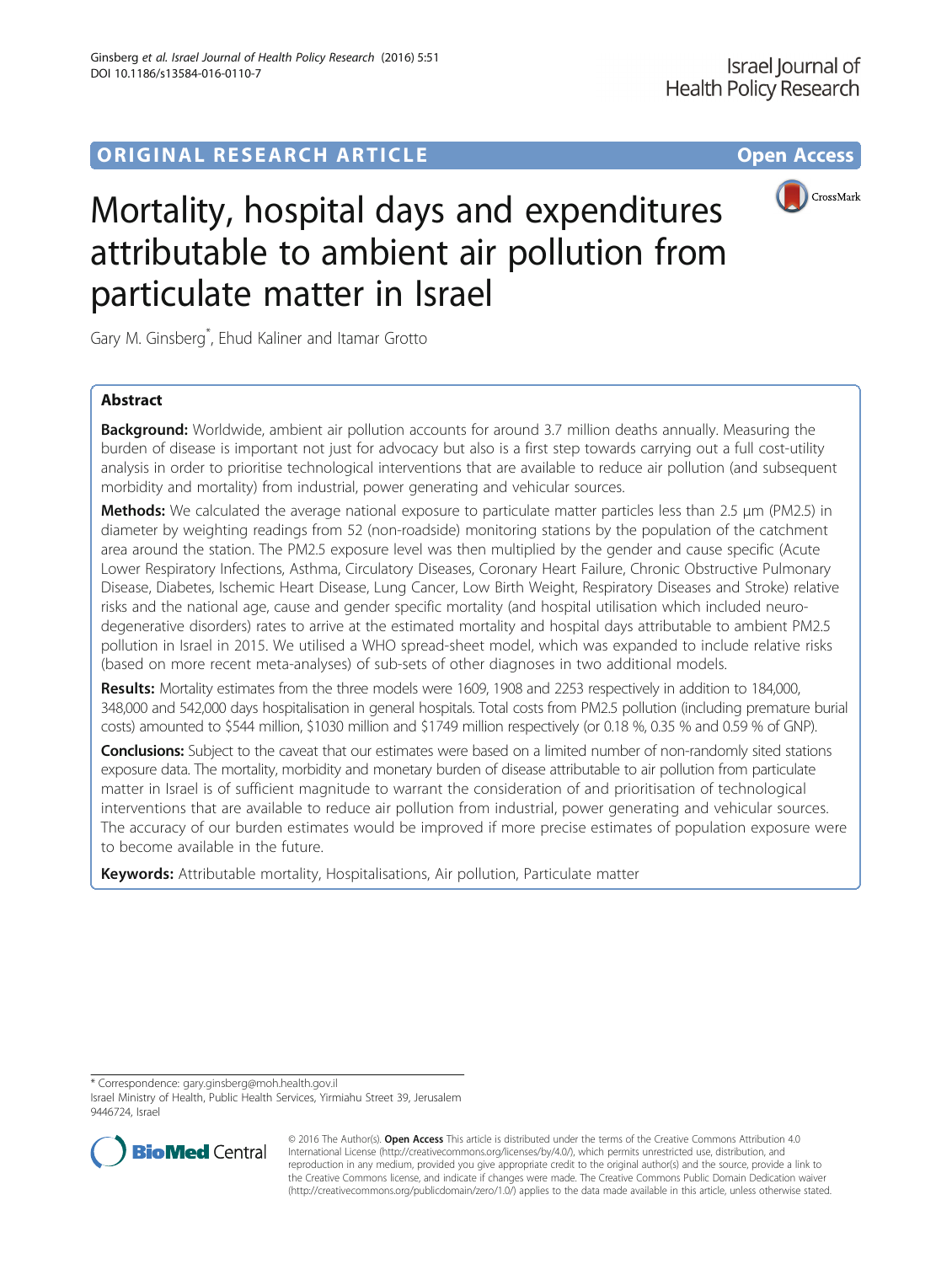# Background

According to the WHO, air pollution accounted in 2012 for around 7,000,000 deaths worldwide [\[1](#page-6-0)], of which 3,700,000 deaths were attributable to ambient air pollution (AAP) as opposed to household air pollution [[2](#page-6-0)]. The major contributor to AAP is ambient particulate matter pollution (APMP), with ambient ozone pollution being a minor contributor [[2\]](#page-6-0). In 2005 and 2010, it was estimated that there were around 565,000 and 500,000 deaths respectively in the WHO European region attributable to APMP, of which 2552 and 2452 deaths respectively occurred in Israel [\[1](#page-6-0)].

The WHO mortality calculations were primarily made by multiplying average pollution levels by cause specific relative risks (RR) based on the literature [[3](#page-6-0)–[6\]](#page-6-0). An unpublished study commissioned by the Israeli Ministry of Environment protection [\[7\]](#page-6-0), based on aggregation of spatial emission rates from all pollutants, estimated the monetary costs of air pollution from transport, industrial and electricity generation sources, but did not estimate mortality.

Measuring the burden of disease from air pollution is important not just for advocacy but also is a first step towards carrying out a full cost-utility analysis in order to prioritise technological interventions that are available to reduce air pollution (and subsequent morbidity and mortality) from industrial, electricity generating and vehicular sources.

This paper aims to estimate mortality, serious morbidity (proxied by hospitalization days) and associated expenditures from APMP in Israel.

# Methods

#### Population-weighted PM2.5 exposure

Annual average ambient PM2.5 and/or PM10 exposure data was calculated based on published monthly data for 2015 from 52 non-roadside monitoring stations [\[8](#page-6-0)]. Readings from stations that only recorded PM10 were converted to PM2.5 by a monthly specific PM2.5/PM10 ratio based on stations where both measurements were made in the same region or on national data in the event no regional data existed.

Mid-2015 population data by towns, cities and regions (by urban and rural status) were multiplied by the relevant local monitoring stations annual average PM2.5 level and divided by the national exposed population figure of 8,608,500 (which included 236,000 temporary migrants) in order to arrive at the national population weighted average PM2.5 exposure level [\[9](#page-6-0), [10\]](#page-6-0).

Where more than one monitoring station existed in a city, an average PM2.5 value was calculated and applied to that city's population. Separately weighted urban and rural regional average readings for each geographic region were calculated and applied to other urban and rural populations which were not covered by a monitoring station.

# Relative risks

Age group (in five year increments) specific RR, based on the WHO burden of disease calculations from AAP [[11\]](#page-6-0), were obtained for ischemic heart disease (IHD) and cerebrovascular disease (stroke) mortality from PM2.5 in adults aged over 25 years. Non-age specific RR were obtained for chronic obstructive pulmonary disease (COPD), lung cancer (LC) as well as for acute lower respiratory infection (ALRI) in children under 5 years of age. We utilised a test version of a spread-sheet for estimating the burden of disease from ambient air pollution that we obtained from the WHO (based on the methods described in [http://www.who.int/phe/health\\_topics/](http://www.who.int/phe/health_topics/outdoorair/databases/AAP_BoD_methods_March2014.pdf?ua=1) [outdoorair/databases/AAP\\_BoD\\_methods\\_March2014.](http://www.who.int/phe/health_topics/outdoorair/databases/AAP_BoD_methods_March2014.pdf?ua=1) [pdf?ua=1](http://www.who.int/phe/health_topics/outdoorair/databases/AAP_BoD_methods_March2014.pdf?ua=1) and [http://www.who.int/phe/health\\_topics/out](http://www.who.int/phe/health_topics/outdoorair/databases/en/)[doorair/databases/en/\)](http://www.who.int/phe/health_topics/outdoorair/databases/en/). Values reported in terms of PM10 were converted to PM2.5 equivalents by multiplying by 0.73 [\[12\]](#page-6-0).

#### Sensitivity analyses (Table 1)

The WHO supplied RR values were only based on literature that was available up to mid-2013. We updated these RR by including recent papers and meta-analyses of incidence, utilization and mortality data and expanded the categories in the test tool model to include type 2 Diabetes in Adults [\[13](#page-6-0)] and Asthma [[14, 15\]](#page-6-0) and Low

|  |  |                                    |  | <b>Table 1</b> Diagnostic composition of different models |  |
|--|--|------------------------------------|--|-----------------------------------------------------------|--|
|  |  | (ages 25+ unless otherwise stated) |  |                                                           |  |

|                  | ICD10 code        | <b>WHO</b> | MAXI <sup>a</sup>         | WIDE <sup>a</sup> |  |
|------------------|-------------------|------------|---------------------------|-------------------|--|
| Ling Cancer      | $C33-C34$         | X          | X                         | X                 |  |
| Diabetes Type II | E11               |            | X                         | X                 |  |
| Dementia         | F01-F07           |            |                           | $X^{\mathsf{b}}$  |  |
| Parkinson's      | G20               |            |                           | $X^b$             |  |
| Alzheimer's      | G30               |            |                           | $X^b$             |  |
| Circulatory      | $110 - 199$       |            |                           | X                 |  |
| Cardiovascular   | 120-128, 130-152  |            |                           |                   |  |
|                  | $160 - 179$       |            |                           |                   |  |
| <b>IHD</b>       | $120 - 125$       | X          | X                         |                   |  |
| CHF              | $130 - 152$       |            | X                         |                   |  |
| Stroke           | 160-161, 163, 164 | Χ          | X                         |                   |  |
|                  | 169.0-169.1       |            |                           |                   |  |
| Respiratory      | J00-J99           |            |                           | X                 |  |
| <b>ALRI</b>      | $J10-J22$         | $X^c$      | $\mathsf{X}^{\mathrm{d}}$ |                   |  |
| COPD             | J44               | X          | X                         |                   |  |
| Asthma           | J45               |            |                           | Χ                 |  |
| Low Birth Weight | P07.0-P07.1       |            | $X^e$                     | $X^e$             |  |

<sup>a</sup>Based on literature up to and including 2015

**bOnly for hospitalization days not for mortality** 

<sup>c</sup>Under 1 year old only <sup>d</sup>All ages

e Under five years old only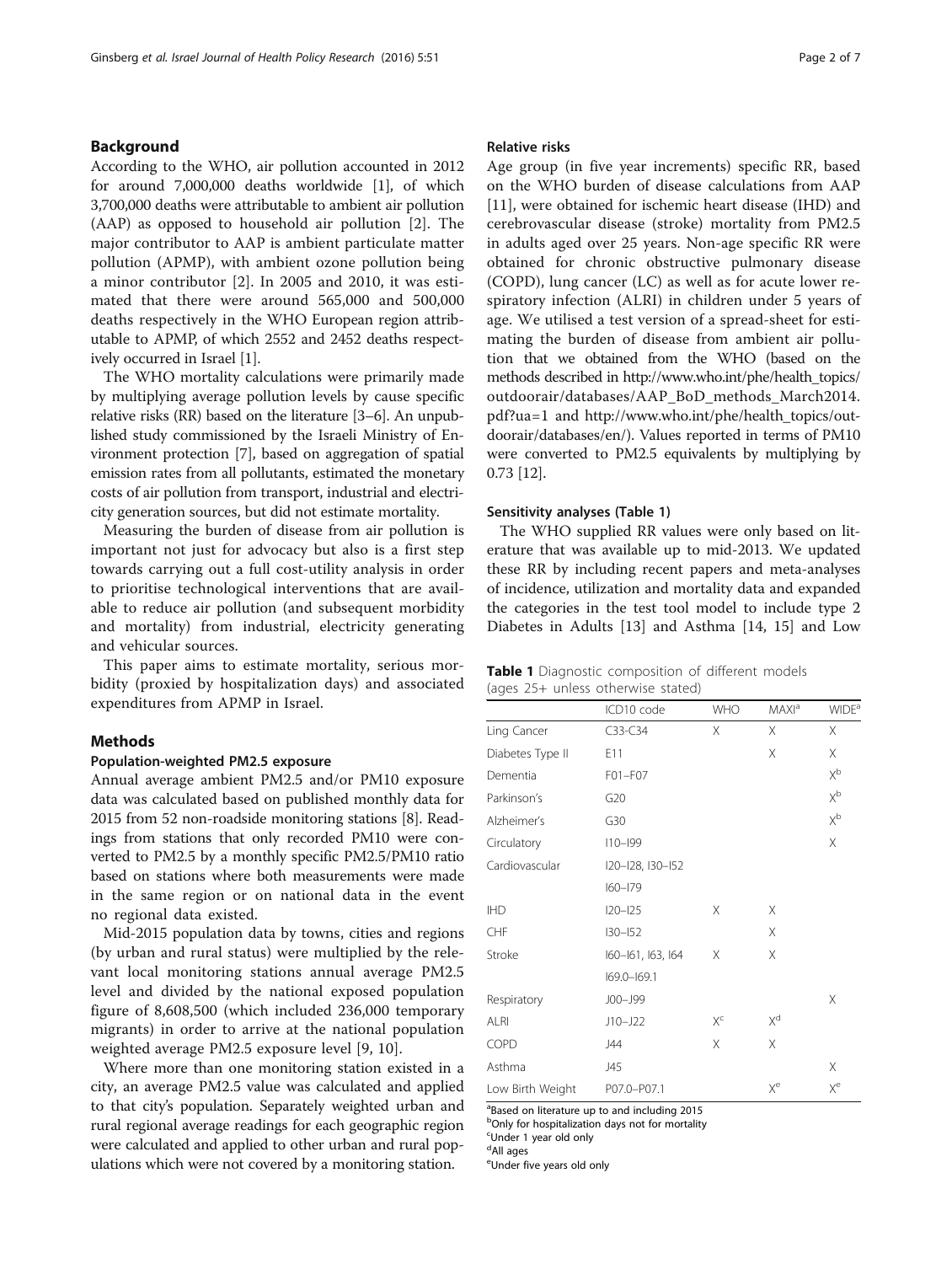Birth Weight [LBW] in the under-fives [\[16\]](#page-6-0) in what we call our MAXI (category) model.

A recent study of 9.8 million subjects in the USA [\[17](#page-6-0)] reported that PM2.5 levels were positively related to elevated hospitalization risks for Alzheimer's disease, Parkinson's disease and dementia. The results indicated that long-term changes in PM2.5 accelerated neuro-degeneration, potentially after the disease onset, hence we included the attributable hospitalization days into our MAXI model. However, we did not include estimates of attributable mortality, since the study was unable to assess whether PM2.5 levels caused the onset of neuro-degeneration, for which age is a predominant risk factor [\[18\]](#page-6-0).

We applied age-specific relative risks for IHD and stroke in proportion to the overall ratio of the RR calculated from the meta-analyses to the overall RR from the WHO model.

We noticed that different meta-analyses of the longterm effect (short-term effects were excluded) of pollutants on a specific disease, did not always include identical studies. Due to time constraints, in our calculation of updated relative risks, we included every individual study that had been included in meta-analyses, plus any published data since the latest meta-analysis. However we took care not to include multiple studies based on the same temporal populations and preserving a hierarchy of inclusion based primarily on mortality, then hospitalisations, emergency room visits and incidence risks (which we assumed will reflect proportionality of pollution related risks).

However, we excluded studies based in the Far East (China, South Korea, Japan etc.) as their risks (which were usually higher) were generally based on higher levels of air pollution than that of Israel, North America and Europe [[19\]](#page-6-0).

In addition we included a WIDE category model, that included the broad areas of all circulatory and all respiratory diseases in addition to lung cancer, diabetes and LBW.

Combined RR were calculated by applying weights inversely proportional to the square of the reported standard errors of the estimates of the diseases in the WIDE and MAXI categories.

#### Population Attributable Fraction (PAF)

Age, gender and cause specific PAFs for APMP were calculated according to the standard formula

$$
\text{PAF} = \frac{\text{RR-1}}{(\text{RR-1})+1}
$$

#### Attributable mortality and hospital days

Age and cause specific mortality and days of hospital utilisation by primary cause of death and hospitalisation for 2009–2013 were obtained from the Ministry of Health's national mortality and hospitalisation data bases. These raw data were adjusted upwards by 6.8 % [[9\]](#page-6-0) to take into account population growth until mid-2015. Finally we calculated mortality and hospital days attributable to PM2.5 by multiplying the age, gender and cause specific mortality and hospitalization data by the relevant PAF.

# Potential years of Life Lost (PYLL)

Extrapolations of age and gender specific life expectancies to 2015 [[10](#page-6-0), [11](#page-6-0)] were multiplied by age-gender and cause specific mortality data in order to calculate the cause specific PYLL attributable to PM2.5.

### Disability adjusted life years (DALYs) lost

Age- and gender-specific disability weights, used by the Ministry of Health, were applied to the life expectancies in order to calculate each individual's additional Healthy Adjusted Life Expectancy (HALE), using a 3 % per annum discount rate. These HALEs were subsequently multiplied by age-gender and cause specific mortality data in order to calculate the cause specific DALYs lost due to mortality.

#### Attributable direct costs of ambient PM2.5 pollution

In 2015, Israel spent around \$18.5 billion on health services [\[9](#page-6-0), [10](#page-6-0)]. Around 57 % of this was spent on capital costs, medicines, equipment and ambulatory, emergency room and out-patient visits [[9, 10](#page-6-0)]. This figure was in turn multiplied by the percentage of hospital days from APMP for each of our models. The general hospitalisation costs (accounting for a further 19.6 %) were then added, taking into account that the per diem hospital costs were higher in departments [\$916 vs \$869] that cared for persons with diagnoses affected by PM2.5 than the average hospital cost [\[20](#page-6-0)].

We included premature burial costs (based on discounting the \$5263 average burial costs over the life years lost) as the only monetary cost (in contrast to "human costs" reflected in lost DALYs) attributable to mortality. In addition, we calculated a statistical value of life loss based on valuing each member of society [regardless of age and gender] according to the national average gross national product (GNP) per capita of \$35,222 multiplied by their life expectancy, using a 3 % per annum discount rate.

The hospital, health service and premature burial costs were also expressed in terms of their percentages of GNP. However since the statistical value of life computation is based on "virtual" as opposed to real resource costs, this was not expressed in terms of percentage of GNP.

# Results

The population weighted average PM2.5 exposure in Israel in 2015 was 21.6  $\mu$ g/m<sup>3</sup>. The calculated diagnostic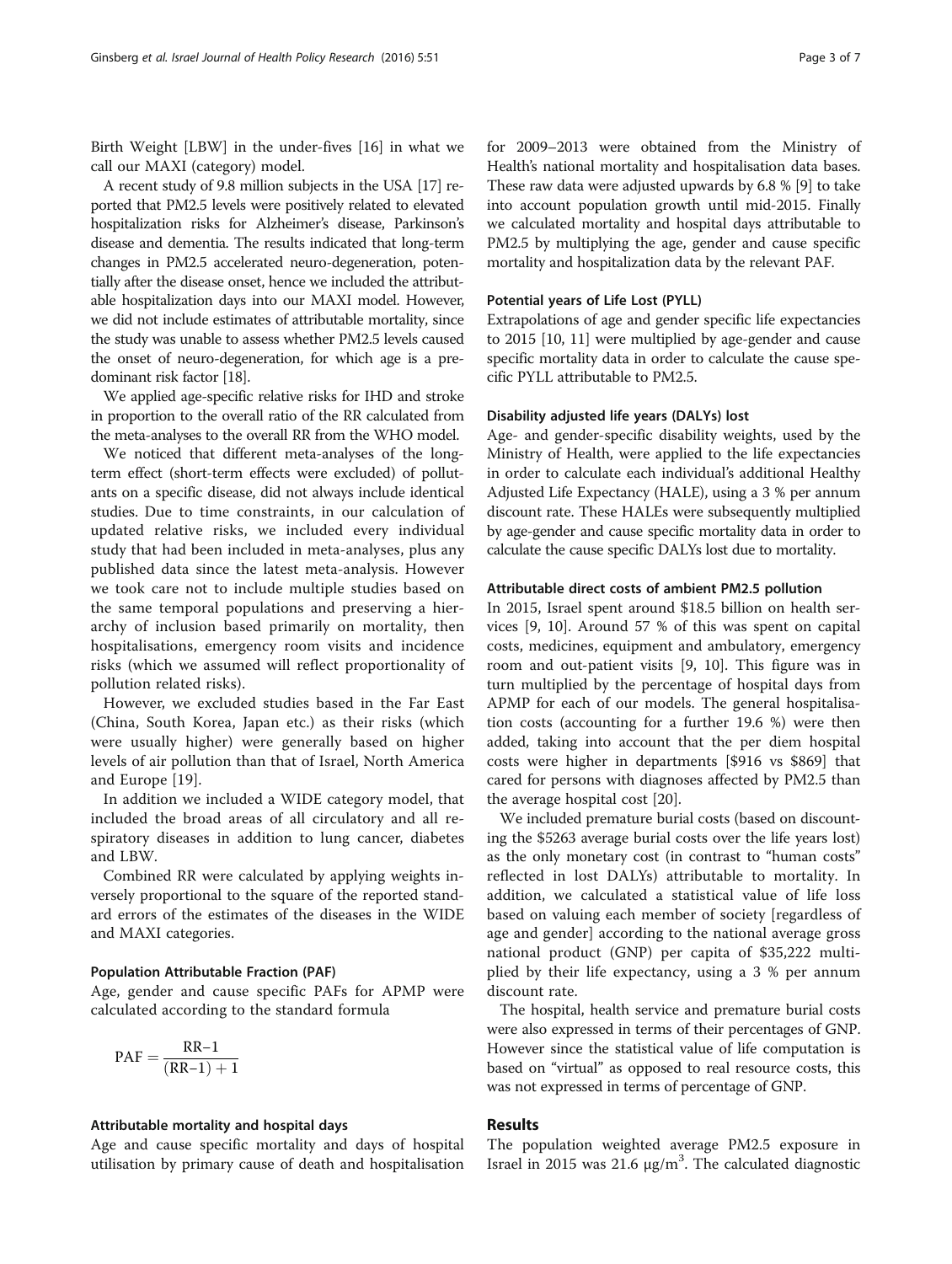specific RR due to 10  $\mu$ g/m<sup>3</sup> changes in PM2.5 that we used for the non-WHO models are listed along with their diagnoses in Additional file [1:](#page-5-0) Appendix I. Risks for ALRI (RR = 1.10, 95 % CI 1.06–1.12), Alzheimers (3.00, 2.40–3.70), Asthma (1.02, 1.01–1.03), Dementia (1.16, 1.10–1.22), Diabetes (1.05, 1.01–1,08), IHD (1.11, 1.08–1.15), Lung Cancer (1.11, 1.05–1.16), Parkinson's (1.88, 1.44–2.40) and Respiratory Diagnoses (1.04, 1.001– 1.08) were all significant. COPD (1.03, 0.997–1.07) and LBW (1.06, 0.989–1.12) were marginally not-significant, whilst there was a non-significant elevated risk for Strokes [1.08, 0.93–1.24].

According to the WHO model, 1609 (95 % CI 863– 2361) deaths (or 3.6 % of all fatalities) were attributable to ambient PM2.5. Around half were due to IHD and a quarter attributable to strokes (Table 2).

The Wide list (containing wide circulatory and respiratory categorisations) estimated 15 % more deaths (1908, 95 % CI 1121–2804 being 4.3 % of all deaths) than the WHO model, Circulatory disorders accounted for 64 % of attributable mortality, with lung cancer and respiratory disorders each accounting for 18 % and 14 % respectively (Table 3).

The maxi list (containing many more, but narrower disease categories, than the wide list) produced an estimate, 40 % higher than the WHO model, of 2253 (95 % CI 632–2904) deaths, being 5.1 % of all deaths. IHD, CHF lung cancer and stroke accounting for 41 %, 18 %, 16 % and 14 % of all attributable deaths respectively (Table 4).

Table [5](#page-4-0) shows that PM2.5 pollution accounted for between 183,000–591,000 days in general hospitals, costing between \$168 million–\$592 million, 3.5–11.4 % of all general hospital costs. Total health costs from PM2.5 pollution were between \$541 million - \$1028 million accounting for between 2.4–4.6 % of health expenditures in Israel. Total costs from PM2.5 pollution (including premature burial costs) amounted to between \$544 million–\$1749 million or 0.18 %–0.59 % of GNP. Using a statistical value of life based on GNP per capita methodology would add between \$584 million–\$797 million to the morbidity costs of PM2.5 pollution.

Table 2 Mortality attributable to ambient air pollution from PM2.5 (Israel 2015) (WHO model)

|              | Deaths | $95%$ Icl | 95 % Ucl | Discounted |                       |                       |
|--------------|--------|-----------|----------|------------|-----------------------|-----------------------|
|              |        |           |          | PYI I      | <b>HAIF</b><br>losses | <b>HAIF</b><br>losses |
| Lung cancer  | 232    | 55        | 380      | 3952       | 3056                  | 2249                  |
| COPD         | 110    | 44        | 189      | 1178       | 866                   | 695                   |
| <b>IHD</b>   | 850    | 586       | 1112     | 10,460     | 7958                  | 6075                  |
| Stroke       | 417    | 175       | 680      | 4937       | 3678                  | 2842                  |
| <b>ALRI</b>  | 1      | 0         | 1        | 42         | 36                    | 15                    |
| <b>TOTAL</b> | 1609   | 861       | 2361     | 20.569     | 15,595                | 11.877                |

Table 3 Mortality attributable to ambient air pollution by pollutant (Israel 2015) (WIDE list)

| PM2.5           | Deaths | 95 % Lcl | 95 % Ucl | Discounted |                       |                       |
|-----------------|--------|----------|----------|------------|-----------------------|-----------------------|
|                 |        |          |          | PYI I      | <b>HAIF</b><br>losses | <b>HAIF</b><br>losses |
| <b>Diabetes</b> | 78     | 24       | 122      | 820        | 600                   | 481                   |
| LBW             | 0      | $-0$     | $\Omega$ | 17         | 15                    | 6                     |
| Lung cancer     | 349    | 199      | 478      | 5945       | 4598                  | 3384                  |
| Circulatory     | 1217   | 890      | 1585     | 12.445     | 9181                  | 7274                  |
| Respiratory     | 265    | 8        | 618      | 2776       | 2047                  | 1601                  |
| <b>TOTAL</b>    | 1908   | 1121     | 2804     | 22,003     | 16.441                | 12,745                |

## **Discussion**

In contrast to deaths which are clearly attributable to a given causality (such as automobile accidents, suicides, drowning), deaths due to air pollution and to personal behaviour, such as smoking, nutritional habits and physical exercise are harder to identify. Despite this difficulty, ambient particulate matter pollution has been implicated as a factor in many causes of death [[8\]](#page-6-0).

The range of mortality from our three estimates of between 1609–2253 deaths from PM2.5 alone is between four and five times that of road accident fatalities (although road fatalities have a higher PYLL due to the younger age of deceased persons) and between 10–16 times that of homicides in Israel [[10\]](#page-6-0). Mortality attributable to PM2.5 is however lower than deaths from smoking [\[21](#page-6-0)], obesity [[22\]](#page-6-0) and sedentariness [\[23](#page-6-0)].

Our estimated deaths from PM2.5 are lower than the 2452 estimated by the WHO European region in 2010 [[1\]](#page-6-0) partly due to our model taking into account the fact that the southern desert region of the country has higher particulate levels but a far lower population density.

Particulate matter data in Israel are strongly impacted by synoptic phenomena such as the occurrence of "dust

Table 4 Mortality attributable to ambient air pollution from PM2.5 (Israel 2015) (MAXI list–Single Pollutant Models)

| PM2.5       | Deaths   | 95 % Lcl | 95 % Ucl | Discounted |                       |                       |
|-------------|----------|----------|----------|------------|-----------------------|-----------------------|
|             |          |          |          | PYLL       | <b>HALE</b><br>losses | <b>HALE</b><br>losses |
| Diabetes    | 78       | 24       | 122      | 820        | 600                   | 481                   |
| LBW         | $\Omega$ | $\Omega$ | 0        | 17         | 15                    | 6                     |
| Lung cancer | 349      | 199      | 478      | 5945       | 4598                  | 3384                  |
| COPD        | 78       | -8       | 157      | 834        | 614                   | 492                   |
| <b>IHD</b>  | 914      | 696      | 1142     | 11,118     | 8447                  | 6457                  |
| <b>CHF</b>  | 417      | 180      | 618      | 4313       | 3194                  | 2474                  |
| Stroke      | 278      | $-362$   | 703      | 3659       | 2759                  | 2078                  |
| <b>ALRI</b> | 116      | 68       | 172      | 1155       | 853                   | 657                   |
| Asthma      | 22       | 15       | 30       | 305        | 227                   | 166                   |
| TOTAL       | 2253     | 811      | 3424     | 28,167     | 21,307                | 16,195                |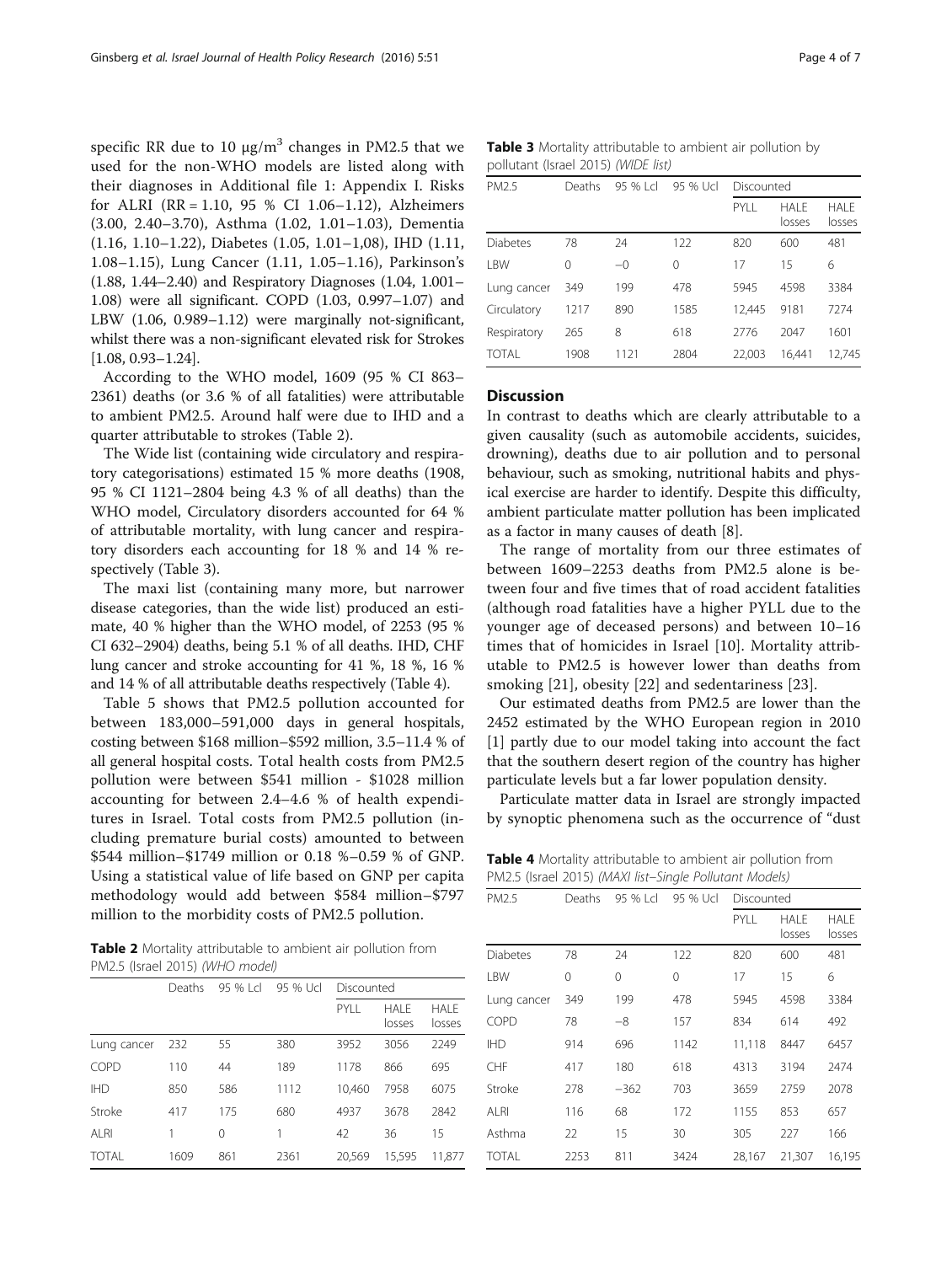|                                                     | Total            | <b>WHO</b>    | <b>WIDE</b>     | <b>MAXI</b>     |
|-----------------------------------------------------|------------------|---------------|-----------------|-----------------|
| Deaths                                              | 44,354           | 1609          | 1908            | 2253            |
|                                                     |                  | 3.6 %         | 4.3 %           | 5.1 %           |
| Hospital days                                       | 5,172,000        | 183,276       | 348,039         | 591,014         |
|                                                     |                  | 3.5 %         | 6.7 %           | 11.4 %          |
| General Hospital Costs                              | \$4,495,153,288  | \$167,941,477 | \$318,918,656   | \$541,563,409   |
| As % of Gen Hosp costs                              |                  | 3.7 %         | 7.1%            | 12.0 %          |
| All Health Costs                                    | \$22,432,880,000 | \$541,213,353 | \$1,027,757,036 | \$1,745,258,843 |
| As % of all health costs                            |                  | 2.4 %         | 4.6 %           | 7.8 %           |
| <b>Mortality Costs</b>                              |                  |               |                 |                 |
| Friction costs                                      | \$69,686,591     | \$2,461,150   | \$2,680,943     | \$3,366,447     |
| <b>Total Costs</b>                                  | \$22,502,566,591 | \$543,674,503 | \$1,030,437,979 | \$1,748,625,290 |
| % of GNP                                            | 7.6 %            | 0.18%         | 0.35%           | 0.59%           |
| Value of Statistical Life<br>(GNP per capita based) | \$16,346,340,983 | \$583,629,920 | \$631,308,623   | \$796,589,039   |

<span id="page-4-0"></span>Table 5 Deaths, hospital utilization and costs from PM2.5 (Israel 2015)

storms" from surrounding deserts. Our estimates were limited to pollution data from only 2015, when there was a below average incidence of such storms. Hence our overall estimates of mortality, hospitalizations and costs are more likely to be downwardly biased than if they were to have been based on multi-year pollution data.

Our estimates were based on the 52 non-roadside monitoring stations, which fall far short of the current infeasible goal of having monitoring stations in every neighbourhood or street. These stations are not distributed randomly in the urban space, but are located after careful thought, often in places of special interest (e.g. potential hot spots, town halls etc.). Thus, averaging PM concentrations over monitoring stations (for either a city or a region) does not necessarily give a very good estimate of the true population exposure. In addition, there might also be data quality issues that need to be assessed and corrected by air pollution experts. Nevertheless, we consider our estimates to be an acceptable pragmatic compromise for the purpose of an initial estimation of the mortality effects from particulates. We consider our estimation method to be preferable to estimates based on industrial and transport emission volumes, where wind direction and natural pollutant sources such as sand act as confounders.

We consider the methodology for exposure assessment used in this paper to be a valid and generally acceptable for the purpose of making a national estimate of mortality. However, future localized estimates could be based on improved methodologies utilizing spatial models of particulate matter based on integrating data from monitoring stations, meteorology, traffic and other inputs.

A major limitation of our estimates is that due to the lack of such studies in Israel, we employed, as an acceptable compromise, relative risk estimates from studies in countries where the PM2.5 is at a different exposure level. In the event of non-linearity between risk and exposure this would cause biased estimates. However, these biases were lessened by our exclusion of Asian based studies, which tended to have higher PM2.5 levels.

A further source of potential bias is that the sources and hence composition of PM2.5 and subsequent compositionspecific relative risks [\[24](#page-6-0), [25](#page-6-0)] in international studies are different from that in Israel. While relying on meta analyses of risks might reduce any difference with Israel, an overall bias cannot be ruled out.

It should be borne in mind that our estimates only relate to one pollutant, particulate matter. A companion article will estimate the mortality attributable to two other air pollutants (Ozone and Nitrogen Dioxide). Due large negative and smaller positive correlations with particulate matter levels respectively, a simple addition of all three individual pollutant models will overestimate the total deaths attributable to ambient air pollution. Therefore adjustments will be made to the estimated total deaths by means of combining data from three studies [\[26](#page-6-0)–[28](#page-6-0)] that have reported results of multi-pollution models (i.e.: that adjusted for the other two pollutants).

The WHO estimates, have a great advantage in that they allow for uniform comparisons with other countries, and that their relative risk information for IHD and Stroke was age-specific. However their disadvantage is that their RR were based on information that was available three years ago in 2013.

Our WIDE and MAXI lists incorporated data from studies on Diabetes, which had a significant RR. However, it could be considered contentious that we included categories whose RR were marginally significant (COPD, LBW) or not significant (Strokes), although Strokes were considered significant in the WHO model. The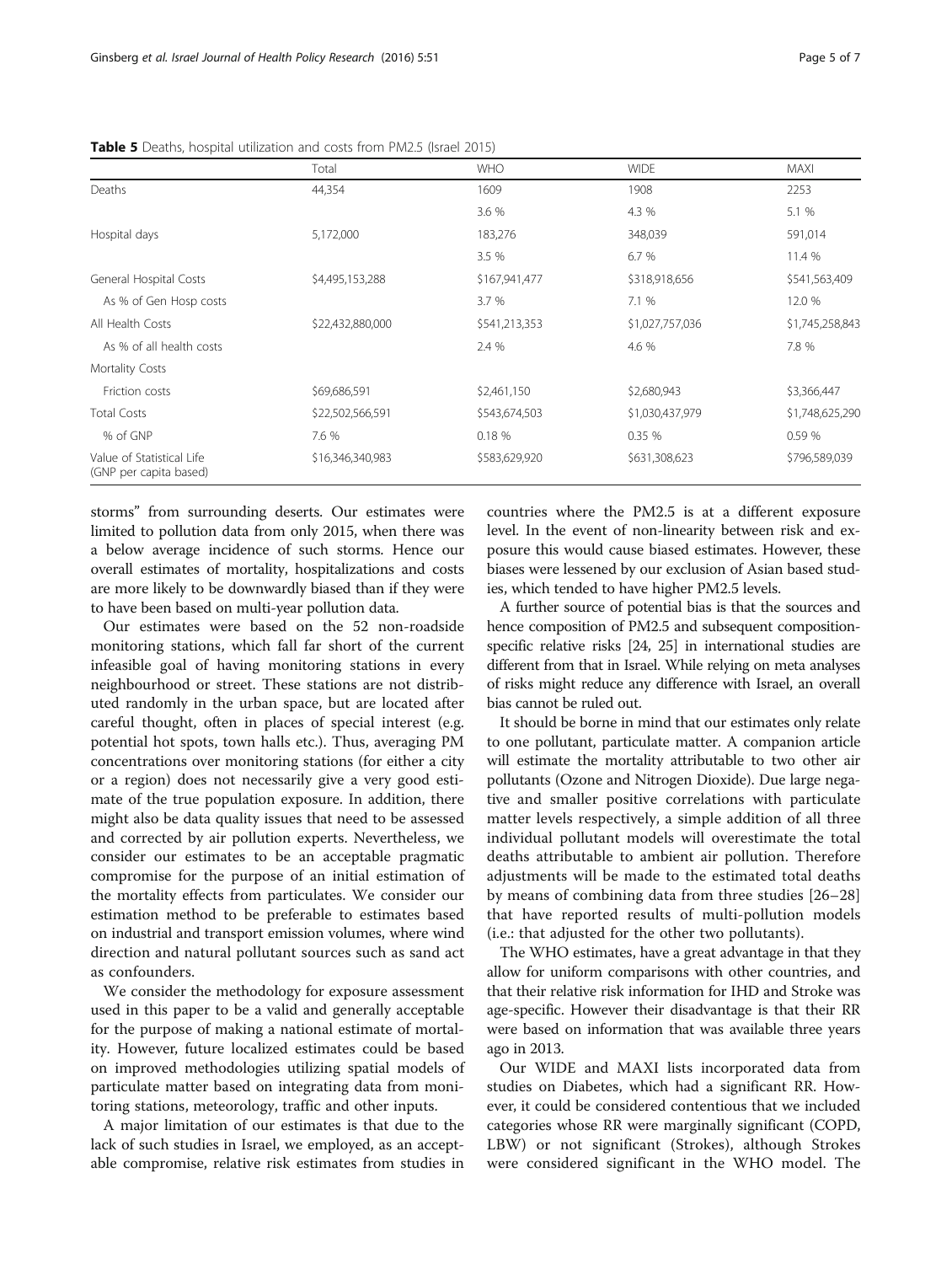<span id="page-5-0"></span>inclusion of LBW did not affect the WIDE estimates magnitude, since LBW contributed close to zero attributable deaths. However the inclusion of COPD and Strokes (in addition to LBW) in the MAXI list added 356 [95 % CI, −370, +860] deaths.

The mortality, morbidity (between 3.5 %–11.4 % of general hospital days) and monetary burden (between \$544–\$1748 million annually) of diseases attributable to air pollution in Israel is of sufficient magnitude to warrant the consideration and prioritisation of technological interventions that are available to reduce air pollution from industrial and vehicular sources.

While some interventions will be on a national scale (eg: limits on vehicle emissions), others might be aimed at local hot spots of high industry or vehicular pollution where a significantly large population is being exposed. Thus further analysis of our data (at pollution station level) will be required to identify and prioritise high risk localities and search for possible supplementary interventions (to national level interventions).

The data in this study provides a basis of mortality, DALY and health costs that can form the basis of any future cost-utility analyses of interventions (with proven efficacy) to reduce the burden of disease from manmade sources of particulate matter pollution. Interventions will have the potential not only to reduce mortality (and morbidity) but also to generate reductions in attributable health service costs that account for between 2.4 %– 7.8 % of all health expenditures in Israel.

In the UK in 2005 [[1, 29](#page-6-0)], road transport accounted for around 40 % of premature deaths from APMP, other transport (20 %), power generation (20 %) and other sectors (20 %). As long as twenty years ago, a considerable number of deaths from particulate matter in Tel-Aviv, Israel were shown to be attributable to diesel fuels [[30\]](#page-6-0). Ways have been suggested to almost eradicate reduce these emissions and hence their related mortality and morbidity [[31](#page-6-0)] by increasing the use of catalytic converters and moving over to hybrid, electrical and LPG powered vehicles–especially trucks and buses.

Large desert areas account for the fact that the Middle East is the region with the highest percentage of PM2.5 pollutants from natural sources [[32](#page-6-0)], being around 52 % compared with 42 % Japan, 22 % Africa, 21 %, India, 17 % China, 10 % USA and 5 % Western Europe. So the potential for decreasing the percentage of particulate mass concentrations (used in this paper) through technological improvements is lower in the Middle East than in other regions (both developed and developing).

The effect of surrounding deserts on air Pollutant levels in Israel was described almost a decade ago [\[33](#page-6-0)]. A natural experimental study on the Day of Atonement from 2000–2008, when nearly all industry and vehicular travel ceases, based on four stations in three cities, reported a reduction in particulate concentrations ranging from 11.4 %–21.7 % [[34\]](#page-6-0). However, a similar study over a longer period (1998–2012) estimated a 74 % contribution by natural sources to PM2.5 pollution [\[35](#page-6-0)].

Assuming 74 % of particulate pollution comes from natural sources in Israel, means that for every 10 % relative decrease in man-made PM2.5 attained through the implementation of intervention strategies [[36](#page-6-0)], between 42–59 lives will be saved each year, (in addition to between \$14 million and \$21 million in resource costs).

#### Conclusions

The considerable mortality and morbidity burden attributable to ambient particulate matter pollution, cries out for the establishment of an inter-ministerial plan to identify and implement those intervention strategies that are costeffective, in order to decrease the considerable burden of mortality and morbidity, in both human and monetary terms, from ambient air pollution in Israel.

# Additional file

[Additional file 1:](dx.doi.org/10.1186/s13584-016-0110-7) Appendix I. Studies contained in meta-analyses of RR due to 10 ug/m3 changes in PM2.5. (DOC 192 kb)

#### Abbreviations

AAP: Ambient air pollution; ALRI: Acute Lower Respiratory tract Infection; APMP: Ambient Particular Matter Pollution; COPD: Chronic Obstructive Pulmonary Disease; DALY: Disability adjusted life year; GNP: Gross national product; HALE: Healthy Adjusted Life Expectancy; IHD: Ischemic Heart Disease; LBW: Low Birth Weight; LC: Lung cancer; PAF: Population Attributable Fraction; PM10: Particulate Matter Particles less than 10 micrometers in diameter; PM2.5: Particulate Matter Particles less than 2.5 micrometers in diameter; PYLL: Potential years of Life Lost; RR: Relative risk; UK: United Kingdom of Great Britain and Northern Ireland; WHO: World Health Organization

#### Acknowledgements

To Dr. Annette Prüss-Ustün and Pierpaulo Mudu of the Department of Public Health and Environmental and Social Determinants, WHO, Geneva for allowing us to use a test version of their spread-sheet for estimating the burden of disease from ambient air pollution. To Ziona Haklai and Nehama Goldberger of the Health Ministry's Statistical Unit in supplying the raw mortality and hospitalization data.

#### Funding

Not applicable.

#### Availability of data and materials

The datasets during and/or analysed during the current study available from the corresponding author on reasonable request.

#### Authors' contributions

GMG designed the study, collected the data, carried out the data analysis, wrote the initial and wrote read and approved the final manuscript. EK contributed to the interpretation of the data, made critical revision and wrote, read and approved the final manuscript. IG initiated the study and wrote, read and approved the final manuscript.

#### Competing interests

All the authors are salaried staff of the Ministry of Health and there are no competing interests to declare.